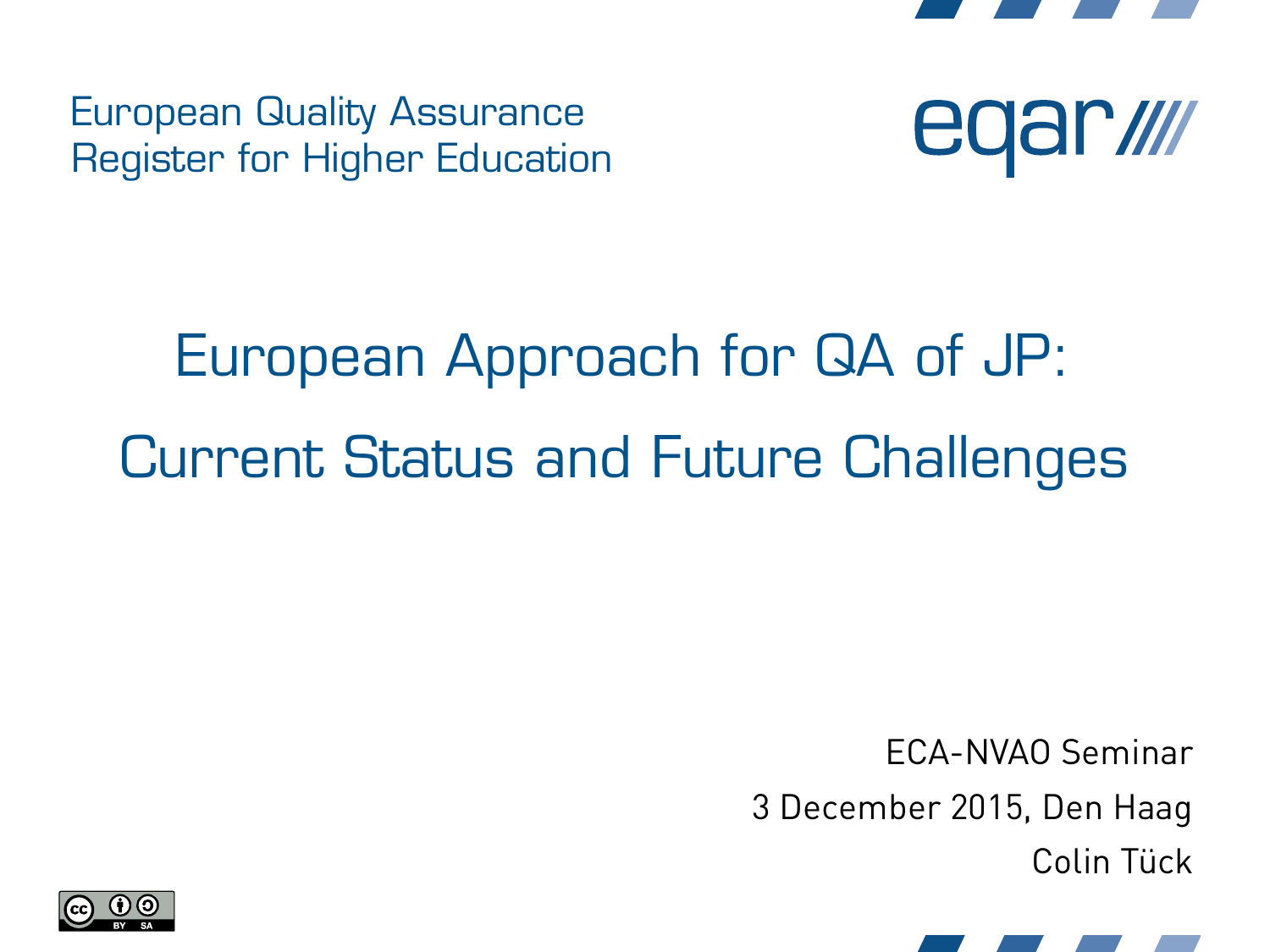

# Application (2)



- Designed to be used directly
- If programme accreditation/evaluation needed:
	- Consortium of HEIs: check legal frameworks
	- Consortium: identify suitable QA agency
	- QAA: check capacity, availability
	- QAA: communicate with other ministries/QAAs
	- QAA: carry out evaluation/accreditation
	- **Ministries: recognise result/decision**

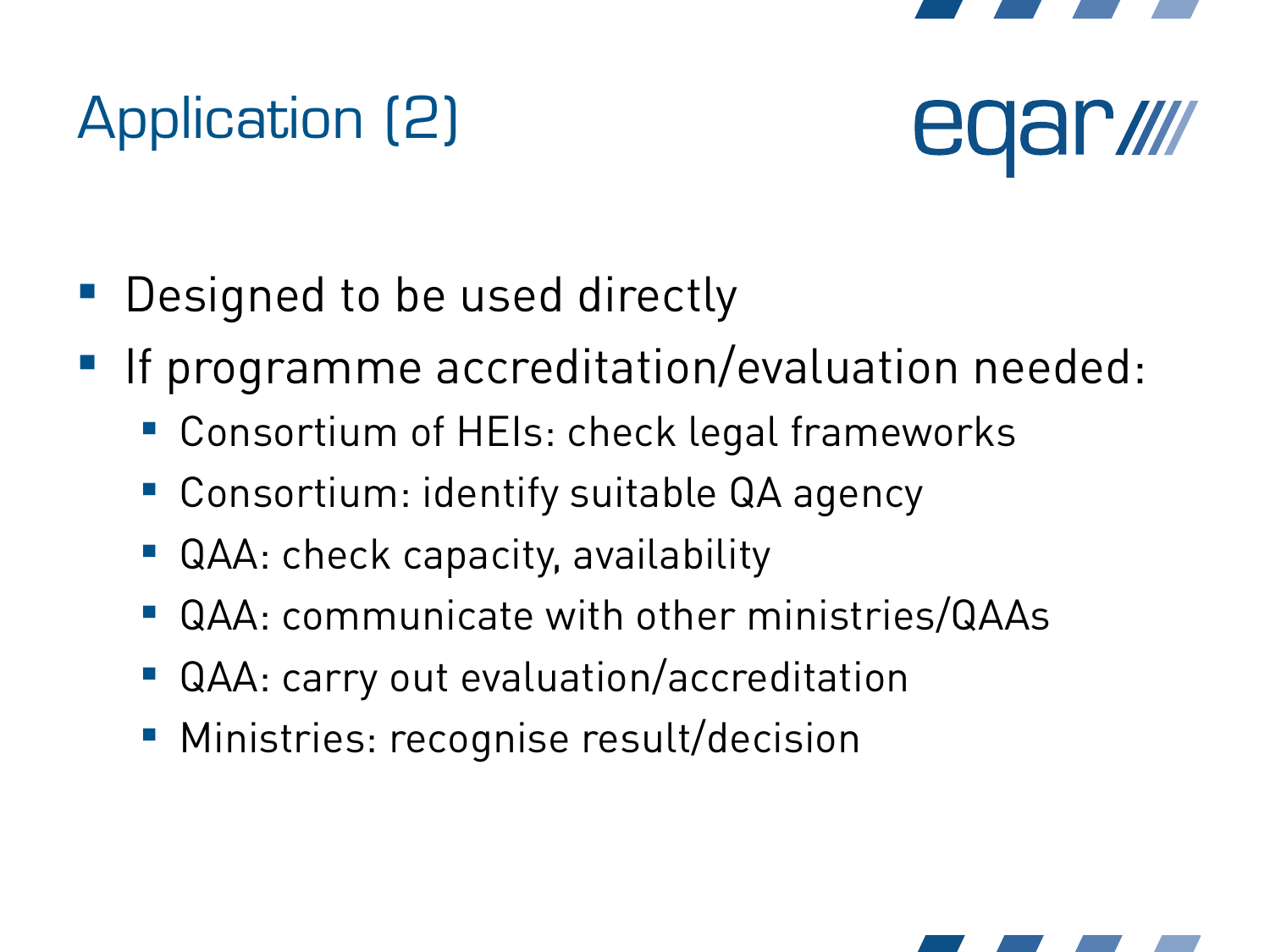

#### Background and Objectives



- Approaches and pilots for single reviews (e.g. JOQAR)
	- Working, but complex
- Need to accommodate different national criteria
	- **Not always quality-related, but often structural**
	- Sometimes contradictory (e.g. # of ECTS Master thesis)
	- Make sense nationally, but difficult to understand for foreign peers
- Consequence: "fragmented reviews" often the easiest solution
- $\blacksquare$  Aim
	- Ease accreditation of joint programmes
	- **Enable single reviews, reflect the joint character also in QA**

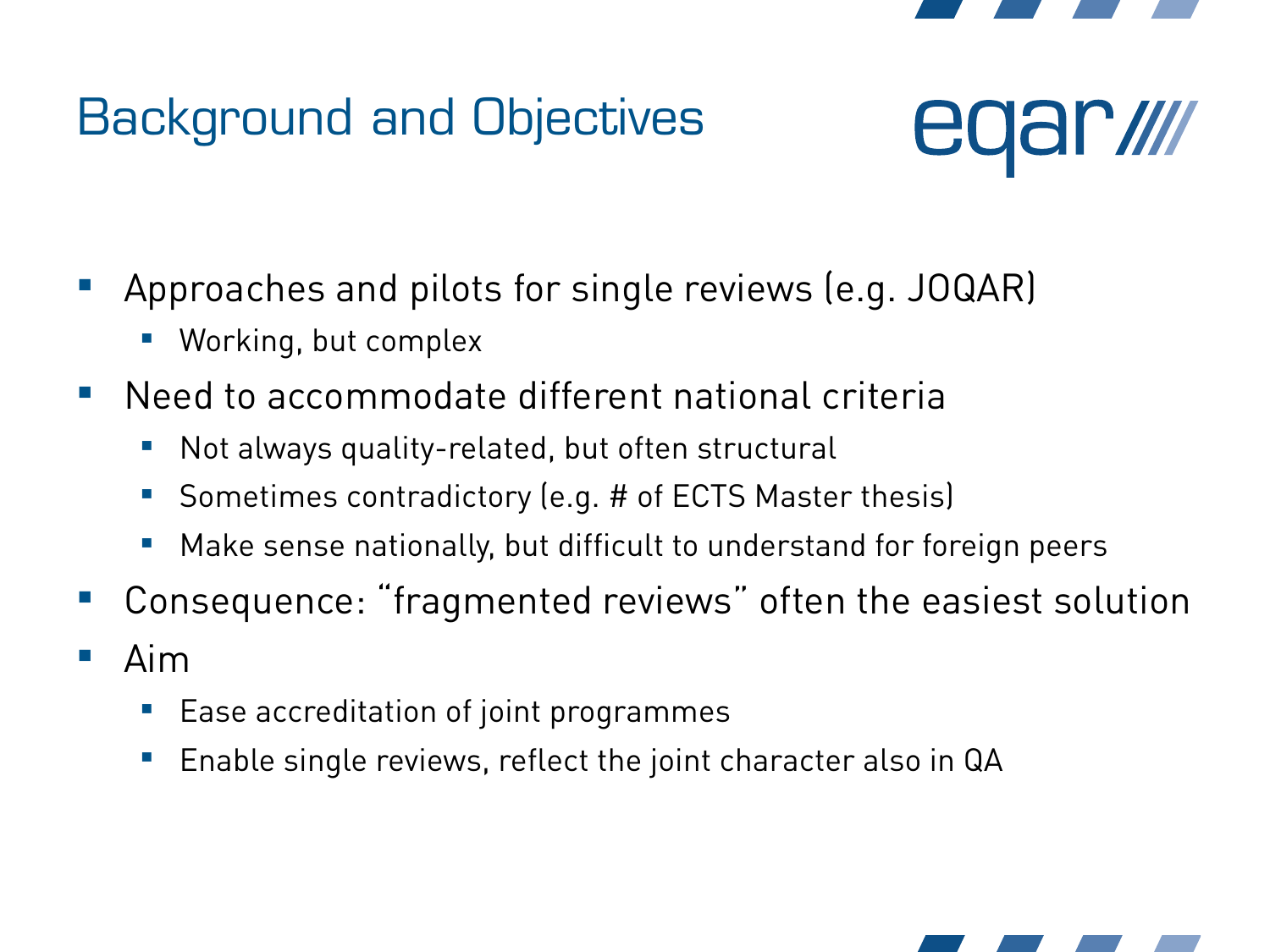

#### Approach



- The idea: one agreed and consistent European framework for quality assurance of joint programmes
- No additional national criteria



Adopted by EHEA ministers in Yerevan (May 2015)

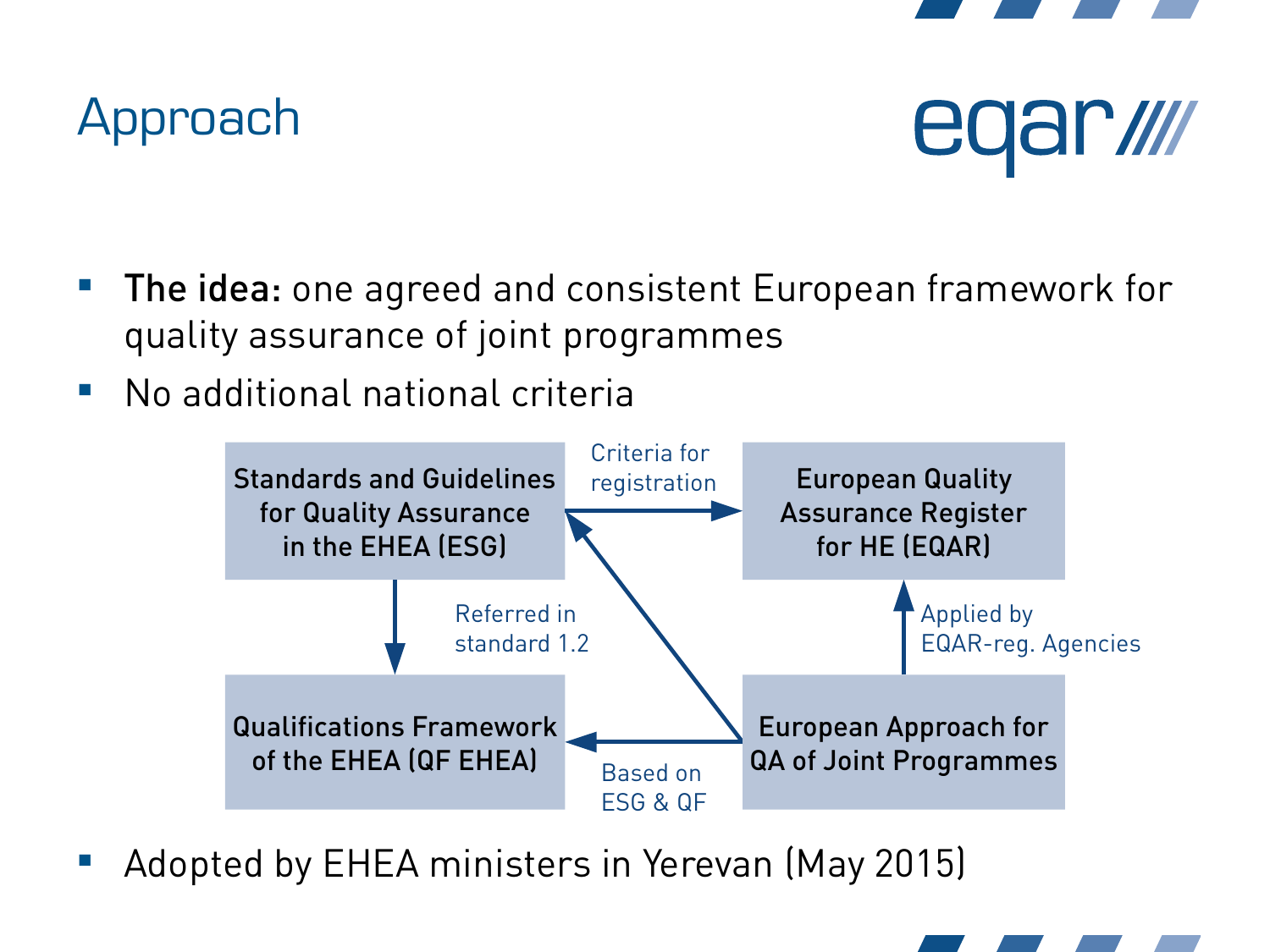

#### **Application**



European Approach, based on ESG & QF-EHEA, and Bucharest Communiqué ("recognise QA decisions of EQAR-registered agencies on joint and double degree programmes")

> Cooperating HEIs need programme accreditation/eval.

Cooperating HEIs are "self-accrediting" for programmes, i.e. accredited/ evaluated/audited at institutional level

Single accreditation/eval. of JP, based on agreed Standards & Procedure, by any EQAR-reg. agency

Joint internal QA review of the JP (in line with ESG), may use agreed Standards, external review takes account of HEIs' internal

Recognised to fulfil QA requirements in all countries involved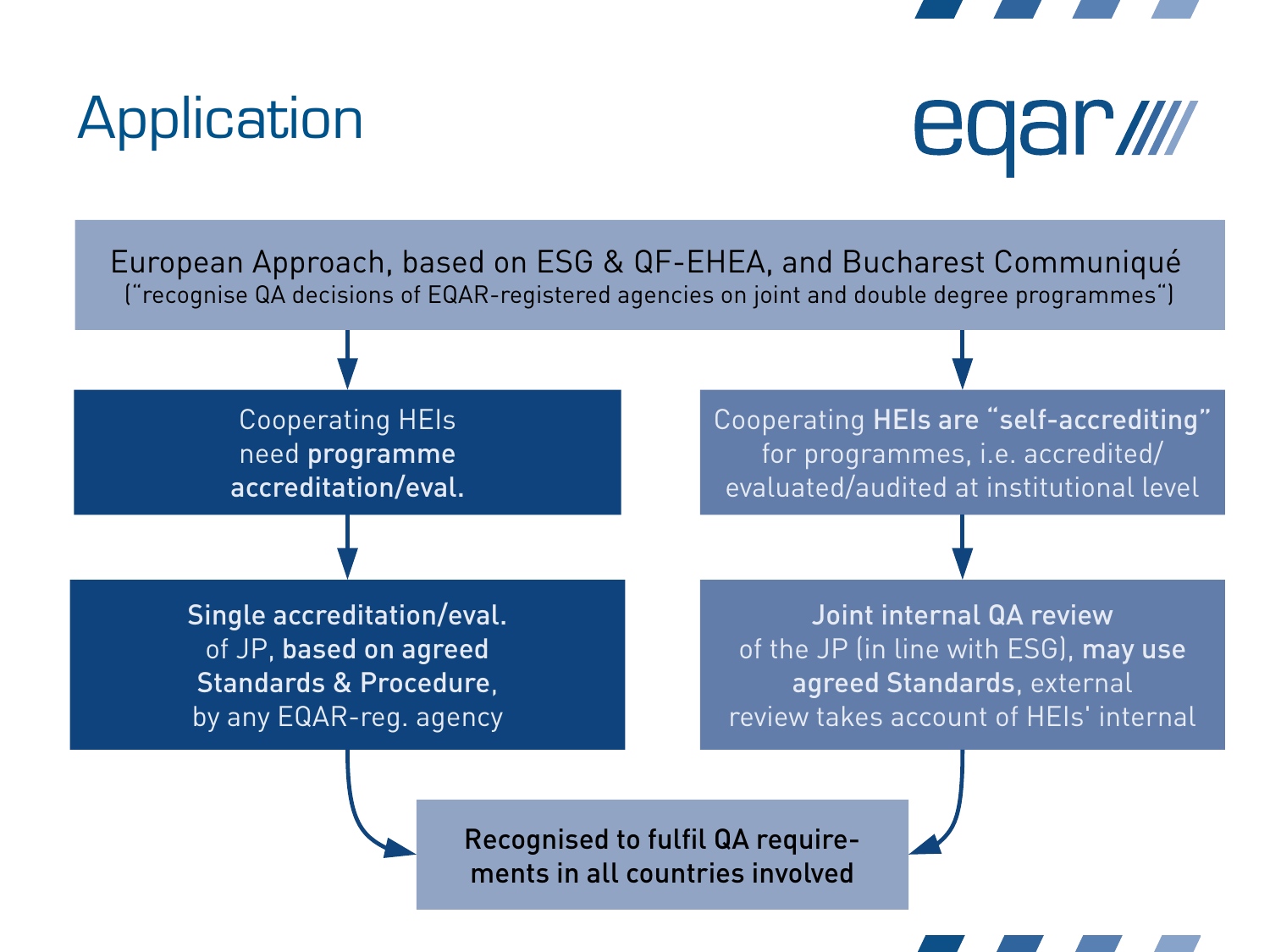

# Application (2)



- **Designed to be used directly:** 
	- Consortium of HEIs: check legal frameworks
	- Consortium: identify suitable QA agency
	- QAA: check capacity, availability
	- QAA: communicate with other ministries/QAAs
	- QAA: carry out evaluation/accreditation
	- **Ministries: recognise result/decision**

(left track: cooperating HEIs need programme accreditation/evaluation)

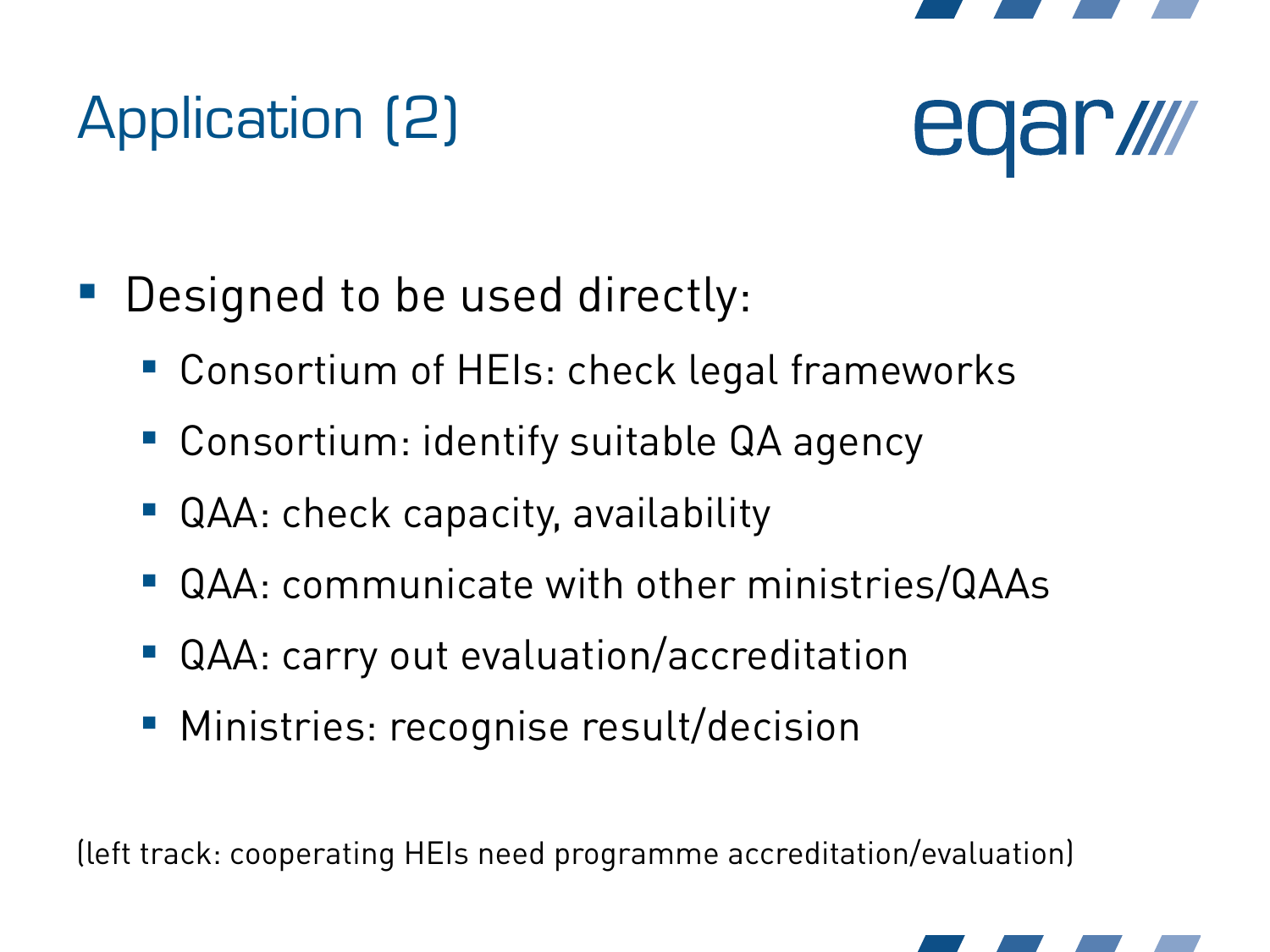

#### EQAR activities



- **Information on European Approach** 
	- **Promote amongst stakeholders**
	- **Filter Frequently asked questions, e.g. definition**
- **Information on national implementation** 
	- Will be available on website
	- Contribute to monitoring/stocktaking (in BFUG)
- **List of programmes reviewed** 
	- **Transparency where European Approach is used**
	- **Enable others to identify examples**